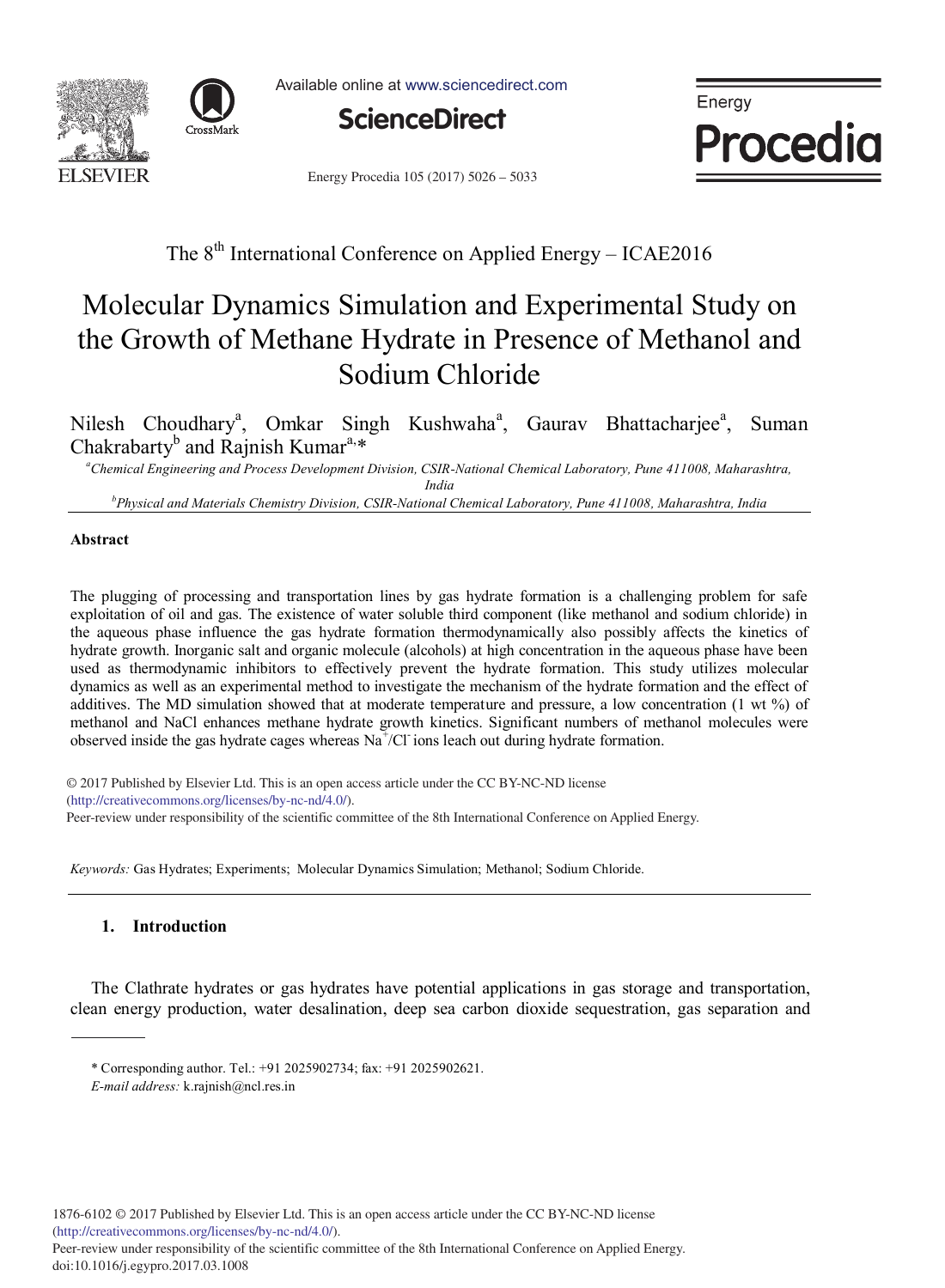purification.[1–5] Gas hydrate forms through proper coordination of guest-host molecule mostly due to the hydrophobic interaction between the guest (methane, ethane, etc.) and the host (water) molecules.[2,6,7] The requirement of low temperature and high pressure for hydrate formation is frequently encountered in oil and gas production and transportation pipelines. The growth of unwanted hydrates in the pipelines may lead to partial or complete blockage of processing pipelines, thus resulting in the safety hazards which may result in significant financial losses.[3,8–11] Therefore, the flow assurance protocol requires prevention of the gas hydrate formation by introducing a suitable amount of thermodynamic inhibitors like methanol and ethylene glycol in flow stream (as high as 40 %). These thermodynamic inhibitors prevent hydrate formation by shifting the phase boundary and thus making it impossible for gas hydrate crystals to nucleate and grow at a particular temperature and pressure condition. [3,12] However a recent study suggests that these thermodynamic inhibitors may affect the kinetics of hydrate growth at low dosage and specific temperature and pressure conditions. [11,13–17]

McLaurin et al. 2014 showed the catalyzing effect of the small concentrations of methanol (and other additives) on gas hydrate formation kinetics at sub-freezing temperatures and moderate to high pressures.[17] Further, it is likely that due to mass transfer limitation at large scale these results may vary when compared to the small experimental setup being used by McLaurin et al. 2014. Additionally, an interesting phenomenon revealed that alcohols (like methanol) and other functional water-soluble compounds may also act as a guest and participate inside cages during clathration of the help gas. Small molecules similar to methanol, may potentially occupy the hydrate cages if the nearby cages are stabilized by hydrophobic gasses like methane.[2,12,17] Hence, the size and nature of additive molecules, the extent of their hydrophobic or hydrophilic interactions with host molecules, the concentration, temperature and pressure conditions are determining factors for the final outcome.

In the present investigation, we report a detailed and comparative MD simulations as well as experimental studies on the formation of methane hydrates in sodium chloride and methanol solutions at various concentrations.

#### **2. Computational details and simulation procedure**

The three-component systems comprised of additive, methane and water was used in MD simulation such that all components have a random distribution in entire simulation box. NaCl (contains  $Na<sup>+</sup>$  and Cl ion) and methanol were used as additive. Three independent systems were prepared so that the first (NaCl) and second (methanol) system contain 1 % weight fraction (with respect to water) of NaCl and methanol respectively. Third system (Pure water) contains no additive and it is used as datum system. Total 11000 water molecule was used for each system. The number of methane was 650, which were above solubility limit. [7] To overcome the time lag of initial nucleation, one seed supercell (perfect methane hydrate crystal) comprising two unit cell  $(2 \times 1 \times 1)$  of methane hydrate was inserted in the system.[7,18,19] MD simulation was done using single precision GROMACS (version 4.6.3) software package.[20] Rigid TIP4P/Ice water model was used for water.[21] While for methane united atom model was used. [22] Methanol and NaCl potential parameter were taken from OPLS all-atom force field database.[23,24] Computational detail and simulation procedure were similar to the one reported in our previous work. [7] NPT simulation at 270.0 K and 10.0 MPa was performed for each system. [7]

#### **3. Experimental details and procedure**

**Materials, methods and apparatus:** Methane gas having a purity of 99.95 % was supplied by Vadilal Gases Pvt. Ltd., India. HPLC grade methanol, RANKEM, India and sodium chloride extrapure, 99.5 %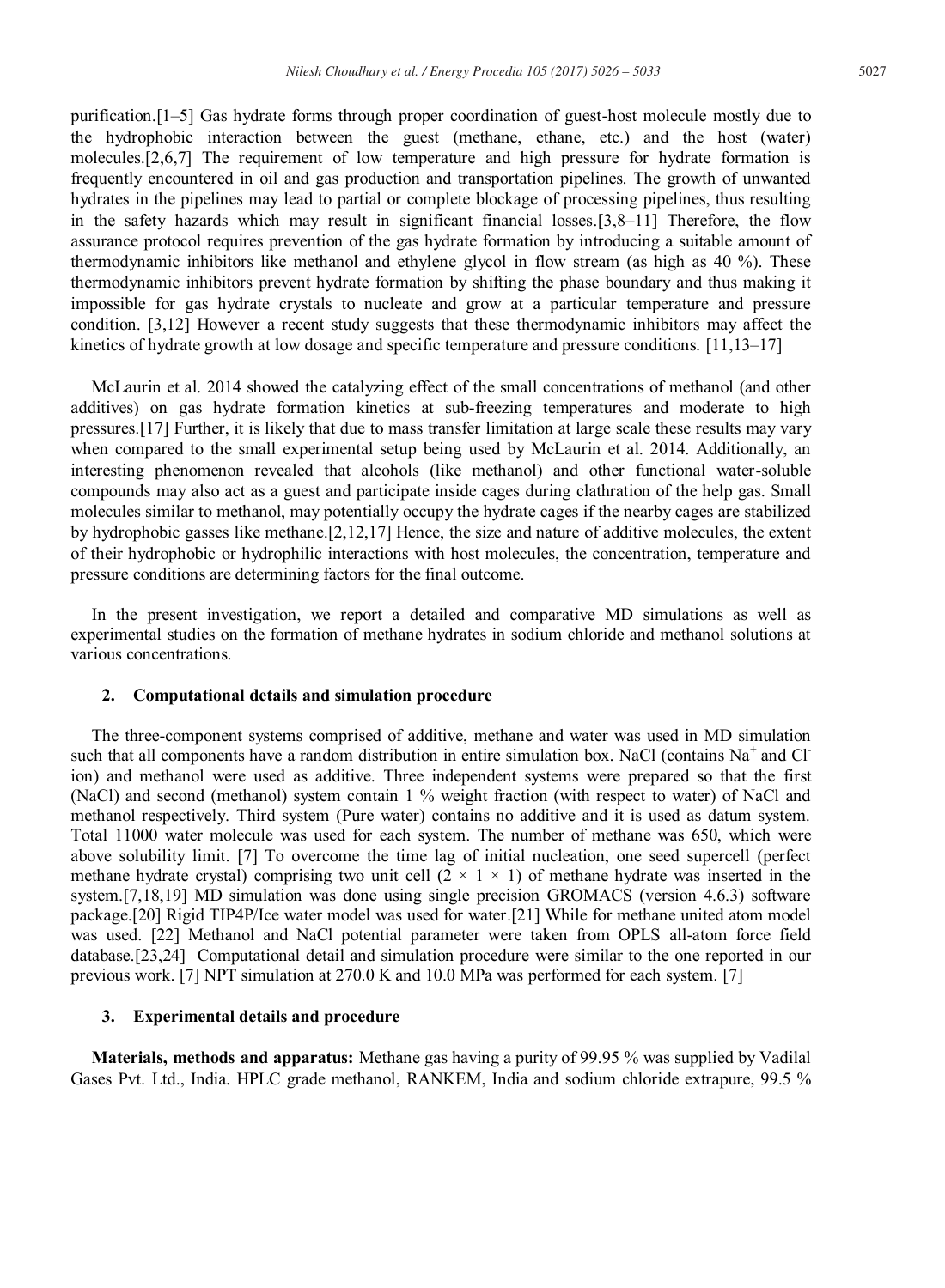purity, S.D. fine-chemicals Ltd., India were used without any further treatment. Double deionized water was used to conduct all the experiments. The apparatus consists of a 250 cm<sup>3</sup> SS-316 stirred crystallizer (CR) fitted with a stirrer. It was connected to a temperature-controlled external refrigerator (ER) (Julabo F34). A pressure transducer (Wika, range 0–16 MPa) and a temperature detector (RTD, Pt-100) were employed for data acquisition during hydrate formation. Hydrate formation experiments were conducted in batch mode under stirred condition (400 rpm) with a fixed amount of water (80 cm<sup>3</sup>). The pressure drop data and the temperature inside the reactor were acquired by the system (Micro Technics; every 5s) coupled with a computer. Details about the position of safety valve, vent, supply vessel, data acquisition unit etc. are as shown in Figure 1. CR was purged with methane gas multiple times before final pressurization at 274.15 K. All the experiments are repeated multiple times to calculate the standard error; the mole consumption plots are provided with standard error bar. The plots showing moles of consumption of methane gas per mole of water are average of the best three experimental runs.



**Fig. 1.** Schematic of a stirred tank reactor used for methane hydrate formation. Where P is Pressure Transducer; CR is Crystallizer; DAQ is Data Acquisition System; S is Stirrer and T is Thermocouple.

**Hydrate formation:** A fixed quantity of deionized water (80 cm<sup>3</sup>) and/or additives 1 wt % NaCl and 1 wt % methanol are used in the crystallizer (CR). On reaching an experimental temperature of the CR (274.15 K), it is pressurized by the methane gas to a pre-determined experimental pressure (6 MPa). Gas uptake measurements were initiated at this stage (274.15 K gas uptake measurements were carried out in batch mode and the drop in the reactor pressure was used to calculate the gas consumption during hydrate formation). Calculation of the amount of gas consumed during hydrate formation was done using Pitzer's correlation. [7,25] The total number of moles of gas that was consumed in the hydrate formation process at any given time is the difference between the number of moles of gas present in the gas phase of the CR at time  $t = 0$ . The number of moles of gas present in the gas phase of the CR at time  $t = t$ . The same is given by the following equation:[26]

$$
(\Delta n_{H,\downarrow})_t = V_{CR} \left[ \frac{P}{zRT} \right]_0 - V_{CR} \left[ \frac{P}{zRT} \right]_t \tag{1}
$$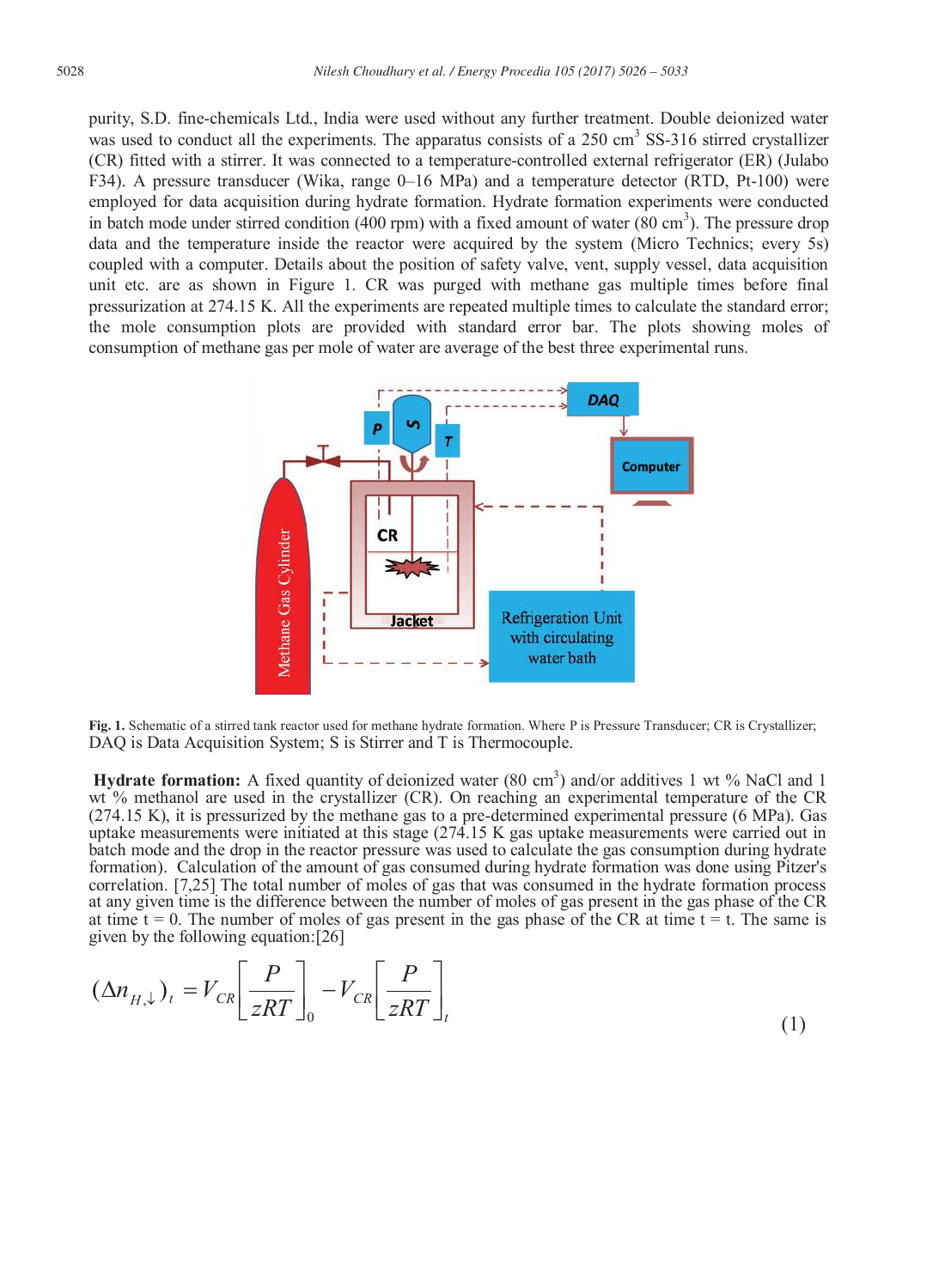Where z is the compressibility factor calculated by using Pitzer's correlation [25], VCR is the volume of the gas phase inside the crystallizer and P and T are the pressure and temperature of the crystallizer respectively.



**Fig. 2.** (A) Showing methanol trapped inside the cage; yellow is methane; ball and stick model is methanol; red line model is water and water molecule connected by hydrogen bonding (shown in blue line)  $(B)$   $F_4$  parameter of water for all systems during simulation. (C) and (D) are an F<sub>4</sub> parameter of water around methanol and NaCl ions respectively for only water molecules those come under 0.6 nm from each additive molecule at the end of the simulation.

#### **4. Molecular dynamics simulation results**

 All three systems were subjected to multiple independent runs. Four body structural order parameter (F4) of whole system water molecule was calculated as shown Figure 2(B).[27] It was observed that both the systems with additives show higher growth rate compared to the pure water system. Among all the systems, the highest growth rate was observed with  $1 \text{ wt\%}$  methanol-water mixture. Further,  $F_4$  parameter of water molecules in proximity with additive molecules (under 0.6 nm) was calculated for identifying the presence of additives trapped inside the cages.  $F_4$  parameter higher than 0.2 signifies that additive molecule it present inside the hydrate cages or probably it adsorbed at the hydrate-amorphous water interface; while lower  $F_4$  parameter suggests the presence of amorphous water around additives (no solid crystals). Figure 2 (C, D), shows that many methanol molecules have higher  $F_4$  parameter in comparison with NaCl ions. As shown in Figure 2(A) shows one of the identified methanol molecules which trapped in the large cages of resulting SI hydrate. The NaCl system does not show such observation and at no instance, NaCl ions were found close to host water. It can be said that NaCl ions tend to leach out during crystallization. Figure 3 shows the snapshot of additive systems at the end of the simulation. The overall MD results suggest faster hydrate growth kinetics in presence of 1wt% methanol in the system, while no significant difference in hydrate growth kinetics was observed with 1wt% NaCl compared to the pure water system.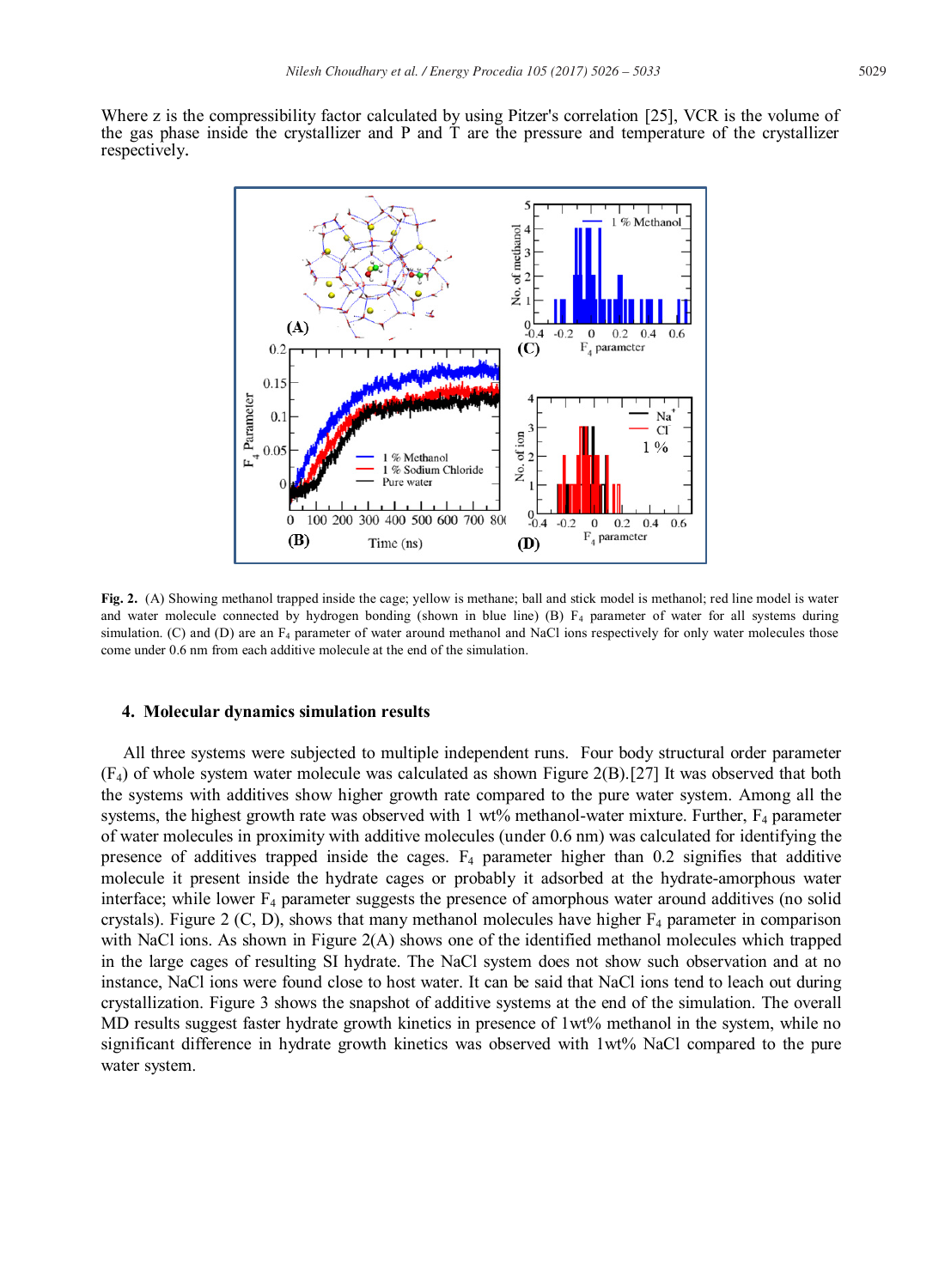

**Fig. 3.** Snapshots at the end of the simulation; (A) 1 % methanol system and (B) 1 % NaCl system. Component representation: Methanol is in stick model, methane is a green sphere, sodium is a blue sphere, chloride is a yellow sphere and water is hidden. Cage representation: Red is  $5^{12}$  cages, green are  $5^{12}6^2$  cages and blue are  $5^{12}6^3$  cages.

#### **5. Experimental results**

The experimental observations of methane hydrate formation and induction time are shown in Figure 4. Figure 4(A) shows the comparative hydrate growth (immediately after hydrate nucleation) under stirred condition and above freezing temperature using three systems; 1 wt % NaCl, 1 wt % methanol, and deionized water. The methane gas consumption experiments are carried out in order to have better understanding and comparison with the molecular dynamics simulation experiments during methane hydrate formation. The gas uptake calculations (moles of consumption of methane gas per mole of water) are shown with the initiation of the gas hydrate nucleation. The time zero in the graph corresponds to the first nucleation point. The temperature and initial pressure were fixed at 274.15 K and 6.0 MPa. Figure 4(a) reveals that there is no significant difference in the initial rates of hydrate growth during the formation of methane hydrates. All the three systems showed the formation of methane hydrates with water having highest formation rate up to 2.5 hours after nucleation when sodium chloride surpassed it. Hydrate growth is found to exceed in the case of sodium chloride than pure water after 2.5 hours of nucleation. Sodium chloride and methanol systems showed similar rates initially but a notable difference is observed after 1.5 h of nucleation with sodium chloride showing better growth kinetics compared to methanol. Similarly, methanol system showed enhanced formation after 4.25 h with methanol showing better growth kinetics compared to pure water. The experimental results support the observations made from molecular dynamics simulation studies that additives such as methanol and sodium chloride can also act as kinetic hydrate promoters when used in small concentrations. The increased hydrate growth in the presence of thermodynamic inhibitors may be explained on the basis of i) solubility of hydrate forming gasses, ii) change in interfacial tension iii) change in hydrate morphology.

Figure 4(B) shows the induction time of all the three systems with fresh and memory runs. It is evident that the induction time decreased when sodium chloride and methanol are incorporated; the sodium chloride having a more pronounced effect. The reduced induction time may be attributed to the rapid dissolution of the methane molecules and their interaction with the locally available water molecules at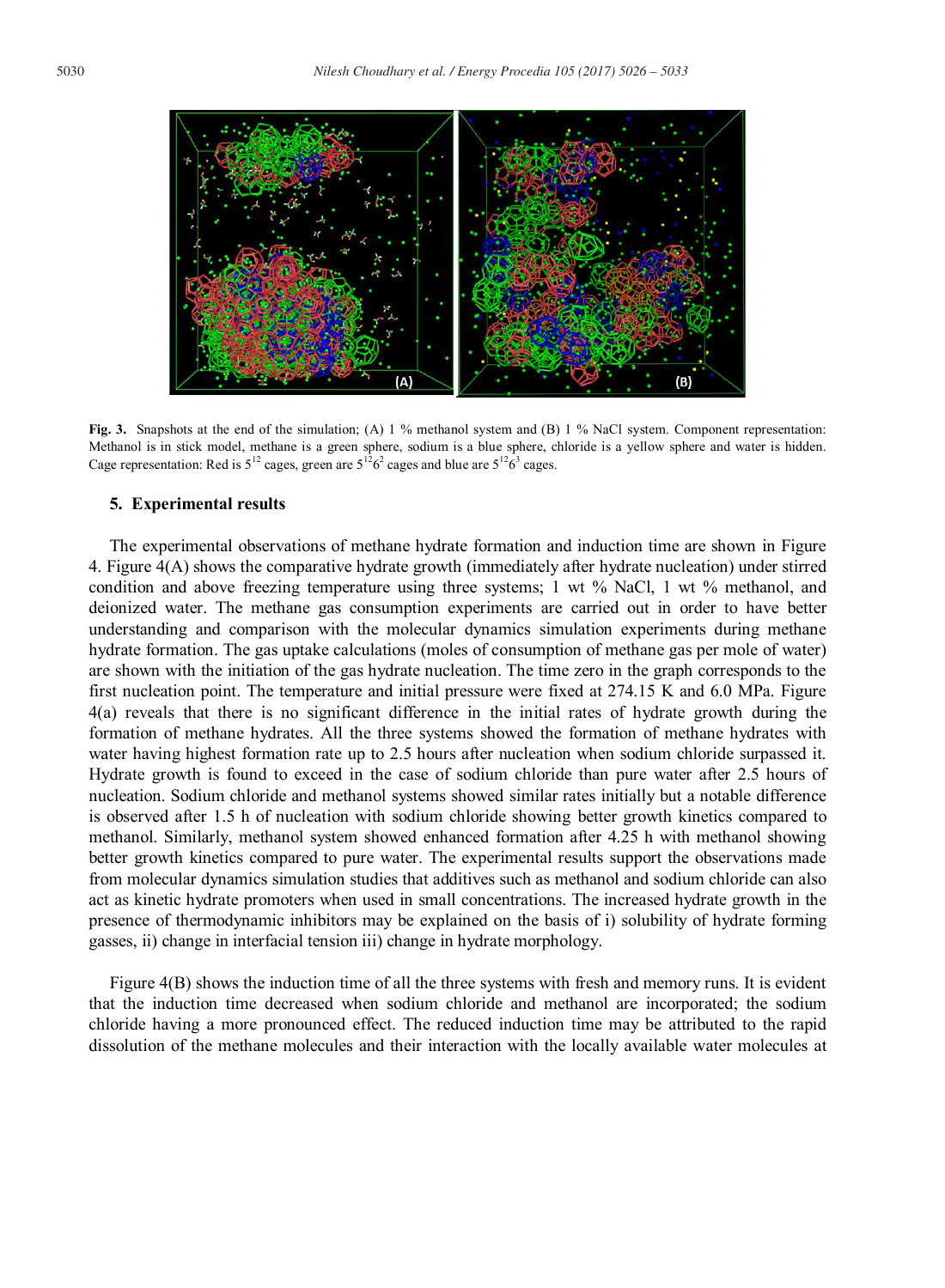low concentrations. It is well known that sodium chloride when dissolved in water dissociated into sodium and chlorine ions. Upon hydration, these ions keep a lot of water molecules engaged. Therefore, the gas to free water molecule ratio may increase drastically at the local level and hence lead to the reduced induction times. Similarly, reduced induction times are evidenced in the case of methanol system which may also be attributed to the small size of methane molecules and the increased gas to free water molecule ratio in the local environment. More induction time is evident in methanol system compared to the sodium chloride which may be attributed to the strong hydrogen bonding between methanolmethanol, methanol-water and methanol-water-methanol molecules which may affect the mobility as well as the availability of the free water molecules in the local environment.



(a)



 **(b)**

**Fig. 4.** Experimental results showing (a) moles of methane gas consumption per moles of water for hydrate growth measured for pure water, 1 wt % concentration of NaCl and 1 wt % concentration of methanol in a stirred tank reactor and (b) the induction time. Time zero in the graph corresponds to the nucleation point.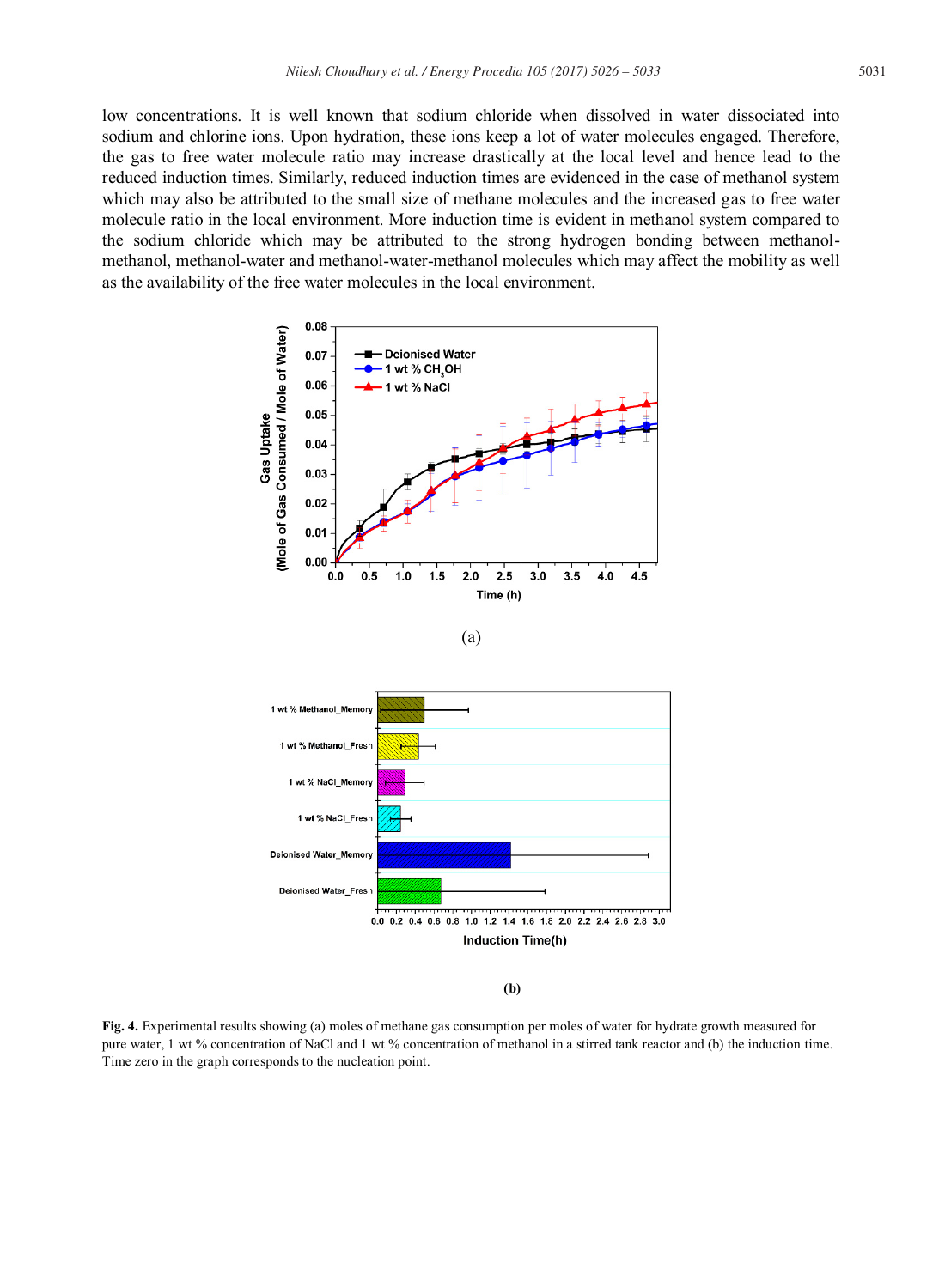# 6. **Conclusions**

We have investigated the effect of low concentrations of thermodynamic inhibitors (1wt %) on the formation kinetics of methane hydrate in aqueous sodium chloride and methanol solutions through molecular dynamics simulations and its validation by experimental gas uptake laboratory measurements. In MD simulation, it was observed that in presence of 1wt% thermodynamic additives the kinetics of hydrate growth was better compared to growth from pure water. Methanol shows slightly higher kinetics compared to other two systems. It was also identified that a very small amount of methanol may occupy the hydrate cages and possibly promotes hydrate growth at low concentration. NaCl, however, leach out into liquid phase upon crystallization of hydrate crystals. During experiments, initially, a faster kinetics of hydrate formation was observed in pure water than 1 wt % NaCl and 1 wt % methanol systems but only after 2.5 h the kinetics of hydrate formation in NaCl system surpassed to that of water and methanol systems. A similar but slower observation was found in the case of methanol system when compared to the pure water system. Overall, from experimental results, it may be concluded that the MD simulation calculations of the three systems provided a comparable projection of the hydrate kinetics at low concentrations of additive.

# **7. Copyright**

Authors keep full copyright over papers published in Energy Procedia

# **Acknowledgements**

Authors gratefully acknowledge the financial support received for this work from Council of Scientific and Industrial Research (CSIR) under the  $12<sup>th</sup>$  five-year plan: Project Code-CSC0102. NC acknowledge the Senior Research Fellowship (SRF) received from CSIR and computational support from CSIR-4PI, Bangalore, India.

#### **References**

- [1] Kang KC, Linga P, Park K, Choi S-J, Lee JD. Seawater desalination by gas hydrate process and removal characteristics of dissolved ions (Na+, K+, Mg2+, Ca2+, B3+, Cl−, SO42−). Desalination 2014;353:84–90.
- [2] Sloan Jr ED, Koh C. Clathrate hydrates of natural gasses. CRC press; 2007.
- [3] Englezos P. Clathrate hydrates. Ind Eng Chem Res 1993;32:1251–74.
- [4] Babu P, Kumar R, Linga P. Pre-combustion capture of carbon dioxide in a fixed bed reactor using the clathrate hydrate process. Energy 2013;50:364–73.
- [5] Kumar A, Bhattacharjee G, Barmecha V, Diwan S, Kushwaha OS. Influence of kinetic and thermodynamic promoters on post-combustion carbon dioxide capture through gas hydrate crystallization. J Environ Chem Eng 2016.
- [6] Walsh MR, Koh CA, Sloan ED, Sum AK, Wu DT. Microsecond simulations of spontaneous methane hydrate nucleation and growth. Science 2009;326:1095–8.
- [7] Bhattacharjee G, Choudhary N, Kumar A, Chakrabarty S, Kumar R. Effect of the amino acid l-histidine on methane hydrate growth kinetics. J Nat Gas Sci Eng 2016.
- [8] Hammerschmidt EG. Formation of gas hydrates in natural gas transmission lines. Ind Eng Chem 1934;26:851–5.